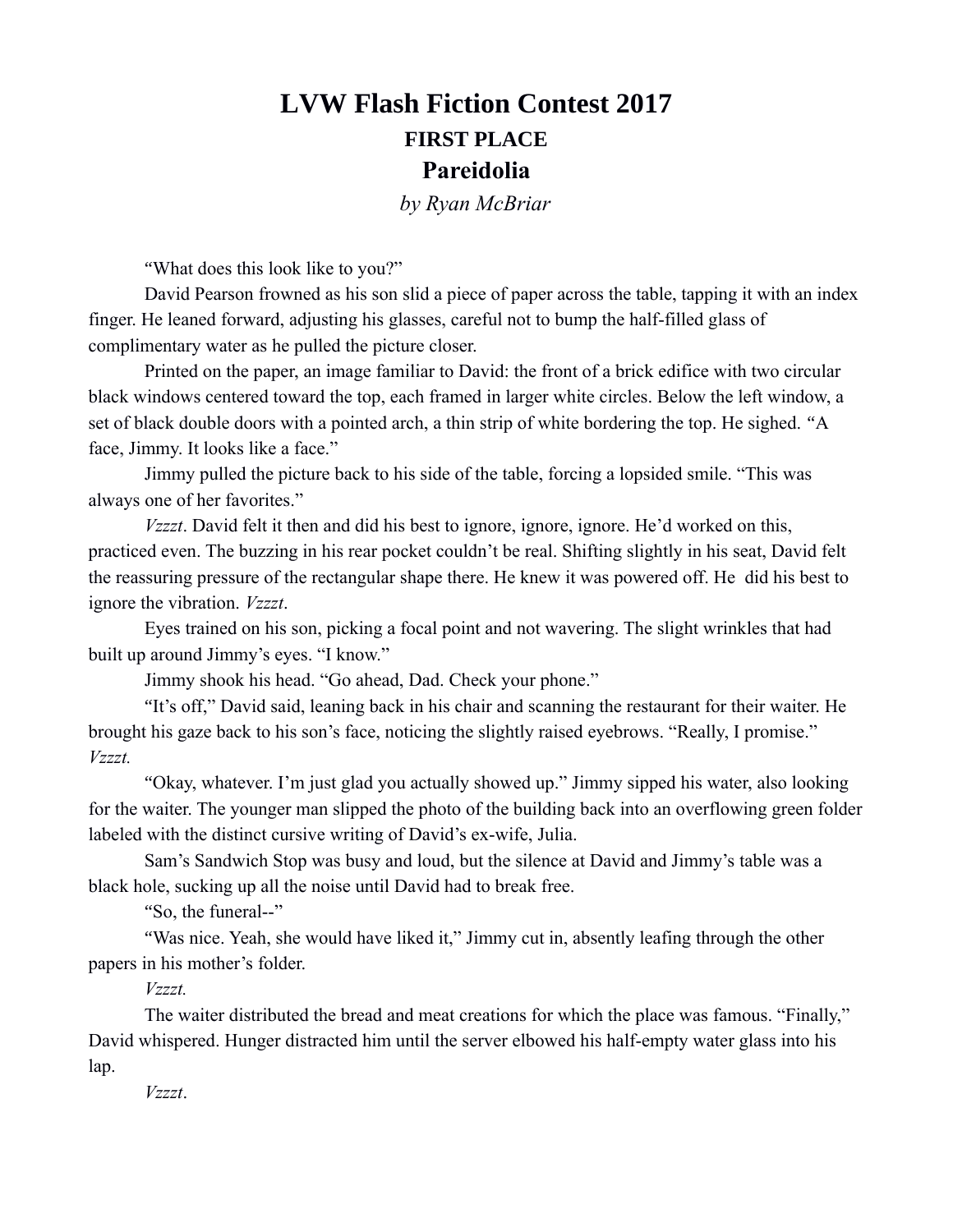After a torrent of apologies and forgiveness, the two men were left with their sandwiches and silence. *Vzzzt*. David's eye twitched and he looked at his son, who hadn't started eating yet. Forcing a smile, he shifted in his seat and envisioned the moment on the street when he had powered off his phone before entering the restaurant. *Vzzzt*.

"She really hated that thing," Jimmy said, grabbing a fry off his plate.

David, now attempting to ignore two things, took a large bite of his Sam's Special. The taste hit him all at once and he spat the first bite back onto his plate. Onions, like thin white worms, poked out from layers of meat and cheese. Clenching his left hand, he signaled Chet with his right.

"What?" Jimmy said as Chet returned.

"I specifically said no onions. I need a new sandwich. The taste is all over this thing."

Chet, following another eruption of apologies, took the dish away.

*Vzzzt.*

With the place in front of David empty, Jimmy passed his mother's folder back across the table. "You know," he said around a few more french fries, "toward the end she thought she was getting messages from them. The pictures. They weren't just faces in everyday objects: they were trying to tell her something. Warn her."

"Your mother was very sick, James."

"And you weren't? Isn't that why she made you leave? You couldn't disconnect with your phone long enough to connect with us?"

*Vzzzt*. David shifted. Jimmy's eyes widened, jaw tightened.

David raised a hand in surrender. "Have you heard of PVS?"

"Yeah, I think your granddaughter watches Daniel Tiger--"

"No. *V*, not *B*. It stands for phantom vibration syndrome, and it's--"

Jimmy signaled to the waiter, calling out loudly, "I'd like the check and a box, please."

. . .

Outside, David waited until Jimmy rounded the corner before finally pulling out his phone. The feeling of euphoria at just having the device in his hand was exhilarating. Confusion quickly usurped relief when David went to power on the cell: the screen, which should have been black, indicated nine missed text messages despite the phone being off. They were all from the same person, Julia Pearson, each timestamped over the course of his meeting with Jimmy. He thought about racing after his son but instead scrolled to the first text on the way to his car.

*David it's me. Look for explanations later, just get out of the restaurant.* 

*Get out. Get out now.*

*Don't believe me? Look out, waiter's about to spill a drink.* 

*See! Look at your phone, dammit!* 

David paused at the curb, tears welling in his eyes, about to laugh until he read the next message.

*If you don't leave the restaurant right now, you will die tonight. Do you want more proof? The chief put onions on your sandwich, you'll send it back. See! The one time I want you to look at that thing.*